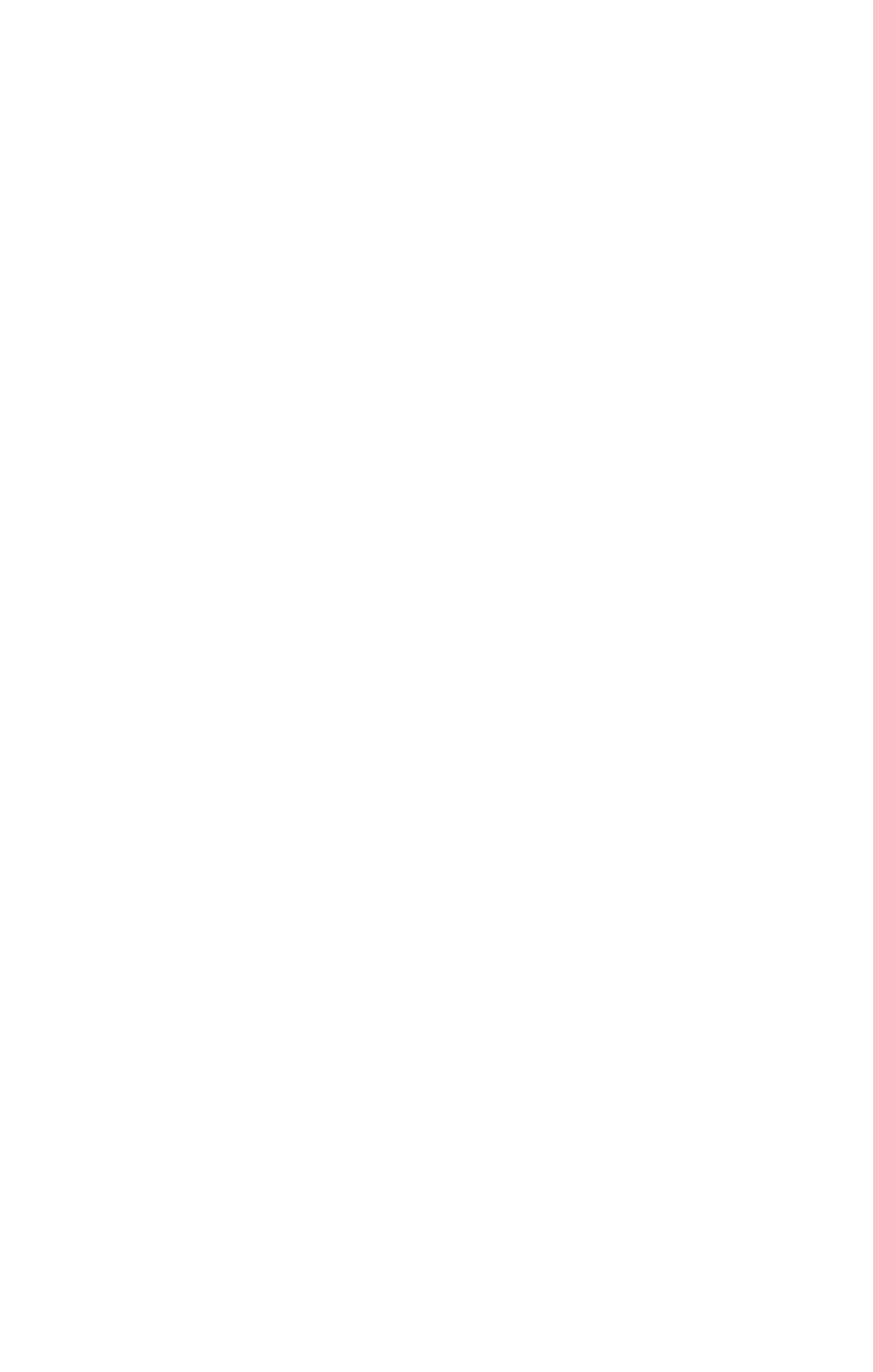#### INFORMATION FOR AUTHORS

The Great Basin Naturalist welcomes previously unpublished manuscripts pertaining to the biological natural history of western North America. Pref erence will be given to concise manuscripts of up to 12,000 words.

SUBMIT MANUSCRIPTS to James R. Barnes, Editor, Great Basin Naturalist, 290 MLBM, Brigham Young University, Provo, Utah 84602. A cover letter accompanying the manuscript must include phone number(s) of the author submitting the manuscript; it must also provide information describing the extent to which data, text, or illustra tions have been used in other papers or books that are published, in press, submitted, or soon to be submitted elsewhere. Authors should adhere to the following guidelines; manuscripts not so pre pared may be returned for revision.

MANUSCRIPT PREPARATION. Consult Vol. 51, No. 2 of this journal for specific instructions on style and format. These instructions, GUIDELINES FOR MANU-SCRIPTS SUBMITTED TO THE GREAT BASIN NATURALIST supply greater detail than those presented here in condensed form. The guidelines are printed at the back of the issue; additional copies are available from the editor upon request. Also, check the most recent issue of the Great Basin Naturalist for changes and refer to the CBE Style Manual, 5th edition (Council of Biology Editors, One Illinois Center, Suite 200, 111 East Wacker Drive, Chicago, IL 60601-4298 USA, PHONE; (312) 616-0800, FAX: (312) 616-0226; \$24).

TVPE AND DOUBLE SPACE all materials, including literature cited, table headings, and figure legends. Avoid hyphenated words at right-hand margins. Underline words to be printed in italics. Use stan dard bond  $(22 \times 28 \text{ cm})$ , leaving 2.5-cm margins on all sides.

SUBMIT 3 COPIES of the manuscript and the original on a 5.25- or 3.5-inch disk utilizing WordPerfect 4.2 or above. Number all pages and assemble each copy separately: title page, abstract and key words, text, acknowledgments, literature cited, appendices, tables, figure legends, figures.

TITLE PAGE includes an informative title no longer than 15 words, names and addresses of authors, a running head of fewer than 40 letters and spaces, footnotes to indicate change of address and author to whom correspondence should be addressed if other than the first author.

ABSTRACT states the purpose, methods, results, and conclusions of the research. It is followed by 6-12 key words, listed in order of decreasing importance, to be used for indexing.

TEXT has centered main headings printed in all capital letters; second-level headings are centered in upper- and lowercase letters; third-level headings begin paragraphs.

VOUCHER SPECIMENS. Authors are encouraged to designate, properly prepare, label, and deposit high-quality voucher specimens and cultures documenting their research in an established permanent collection, and to cite the repository in publication.

REFERENCES IN THE TEXT are cited by author and date: e.g., Martin (1989) or (Martin 1989). Multiple citations should be separated by commas and listed in chronological order. Use " et al." after name of first author for citations having more than two authors.

ACKNOWLEDGMENTS, under a centered main heading, include special publication numbers when appropriate.

LITERATURE CITED, also under a centered main heading, lists references alphabetically in the fol lowing formats:

- Mack, G. D., and L. D. Flake. 1980. Habitat rela tionships of waterfowl broods on South Dakota stock ponds. Journal of Wildlife Management 44: 695-700.
- Sousa, W. P. 1985. Disturbance and patch dynamics on rocky intertidal shores. Pages 101-124 in S. T. A. Pickett and P. S. White, eds.. The ecology of natural disturbance and patch dy namics. Academic Press, New York.
- Coulson, R. N., and J. A. Witter. 1984, Forest entomology: ecology and management. John Wiley and Sons, Inc., New York. <sup>669</sup> pp.

TABLES are double spaced on separate sheets and designed to fit the width of either a single column or a page. Use lowercase letters to indicate foot notes.

PHOTOCOPIES OF FIGURES are submitted initially with the manuscript; editors may suggest changes. Lettering on figures should be large enough to withstand reduction to one- or two-column width. Originals must be no larger than  $22 \times 28$  cm.

NOTES. If the manuscript would be more appropriate as a short communication or note, follow the above instructions but do not include an abstract.

A CHARGE of \$45 per page is made for articles published; the rate for subscribers will be \$40 per page. However, manuscripts with complex tables and/or numerous half-tones will be assessed an additional charge. Reprints may be purchased at the time of publication (an order form is sent with the proofs).

#### FINAL CHECK:

- Cover letter explains any duplication of infor mation and provides phone number(s)
- 3 copies of the manuscript and WordPerfect disk
- Conformity with instructions
- Photocopies of illustrations